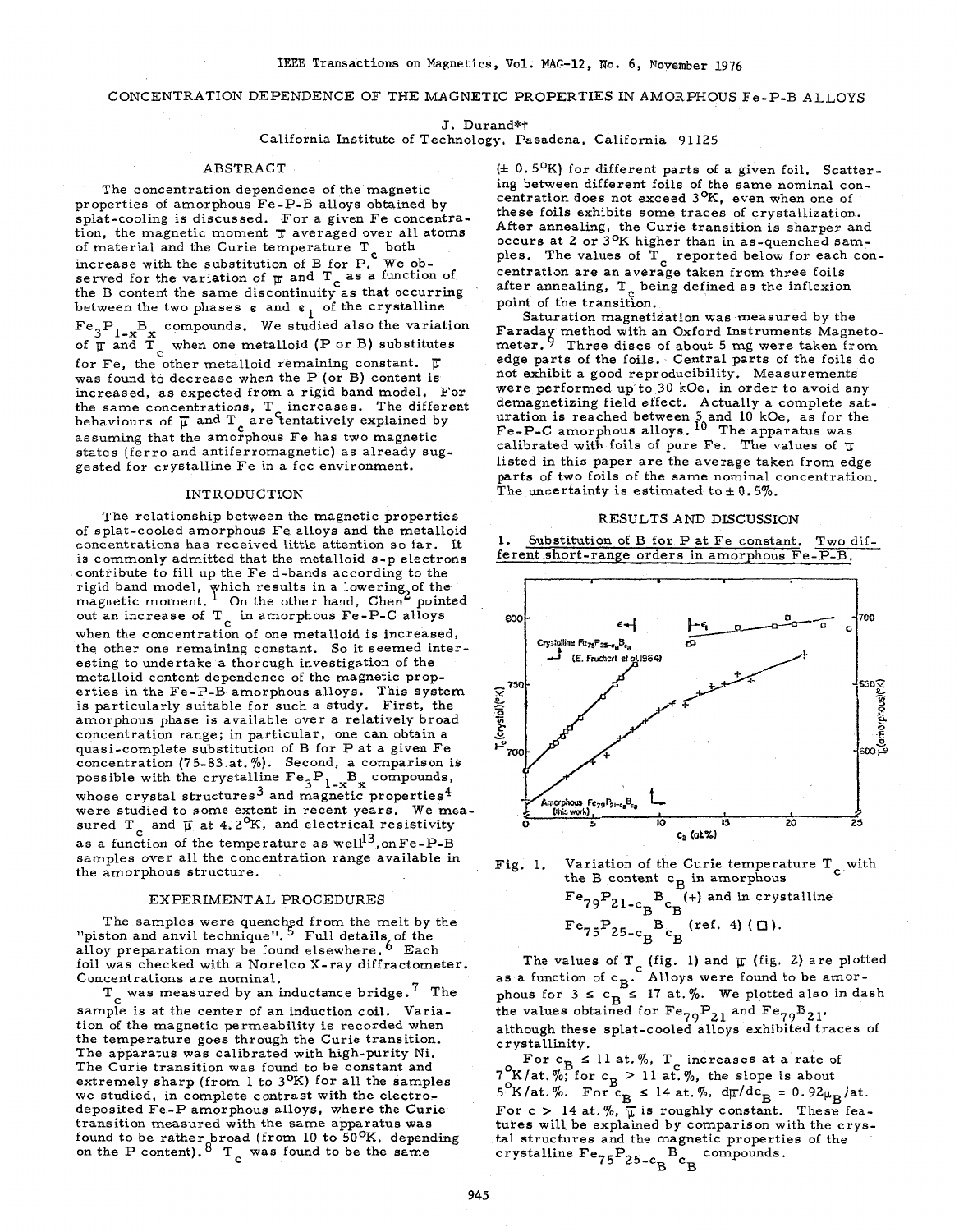

Fig. 2. Variation of the mean magnetic moment per  $F_{\rm ^{8}79}P_{\rm 21-c\,B}^{B}E_{\rm B}^{(+)}$  and in crystalline  $Fe_{75}P_{\rm 25-c\,B}^{B}E_{\rm B}$  $(ref. 4)(\Box).$ Structural and magnetic properties of crystalline<br> $\overline{F}e_{75}P_{25-c}B_c$ . B substitutes for P to a large extent in  $Fe_{3}P^{3}$  Up to  $c_{B} = 8.2$  at. %, the crystal extent in  $Fe_{3}P^{3}$ structure of  $\epsilon$  -  $\text{Fe}_3\text{P}$  is preserved (tetragonal of the  $Ni<sub>3</sub>P$  type). For  $8.2 < c_B < 12.3$  at.%, there is a

gap of solubility. For  $12.3 \le c_B \le 24.4$  at.%, the compound crystallizes in a new ternary phase called  $e_1$ -Fe<sub>2</sub>P<sub>1</sub>  $B_v$ (tetragonal also, but not isomorphous)  $\epsilon_1$ -re<sub>3</sub> $F_{1-x}F_x$  (tetragonal also,<br>to Ni<sub>3</sub>P). Fe<sub>3</sub>B does not exist.

The variation of the magnetic properties<sup>7</sup> (results are collected on fig. 1 and 2) is different in the *e* and  $\epsilon_1$  phases: in the  $\epsilon$  phase,  $dT_c/dc_B = 9.5^K/at. %$  and  $d\frac{1}{\mu}$ /dc<sub>B</sub> = 0.97  $\mu_B$ /at.; in the  $e_1$  phase, the variation of  $T_c$  and  $\overline{\mu}$  is definitely smoother than in the  $\varepsilon$  phase, but the slopes are not very well defined. The increase of the magnetic properties as a function of  $c_B$  may be roughly accounted for by a rigid band model. But this model fails to explain the experimental value for  $d\pi/dc_B$  even in the  $\varepsilon$  phase  $(l\mu_B)$  instead of  $2\mu_B$ , as expected from the difference of s-p electrons number in P and B). The different behaviours of T and **p** in the two phases were explained by a contraction of the Fe<sub> $_{\text{III}}$ </sub>. Fe<sub>III</sub> distances in the  $_{6}$  phase.<sup>4</sup>  $3^{\text{D}}$  does not exist.<br> $4^{\text{A}}$ 

Comparison between amorphous and crystalline Fe-P-B.

 $T_c$  occurs at about  $c_B$  = 12 at. % in both crystalline and amorphous alloys. In the amorphous Fe-P-B,  $\overline{\mu}$  seems to increase with the same slope up to  $c_B = 14$  at.%. In the crystalline case, the values of  $\overline{\mu}$  for the compounds at the "beginning" of the  $e_1$ -phase ( $c_B = 12.5$  at. %) are also in the trend of the straight line defined for  $\overline{\mu}$  (c<sub>B</sub>) in the  $\varepsilon$ -phase. So, the change of slope seems to occur for  $T_a$  at a smaller value of  $c_R$  than for  $\overline{\mu}$  in both crystalline and smaller value of  $c_B$  than for  $\mu$  in both crystalline and an amorphous Fe-P-B. This discrepancy may be due to the fact that  $T_c$  is more sensitive than  $\overline{\mu}$  to the changes in the crystal structure or in the short-range order **(SRO). As** shown in Eig. 1 and 2, the change of slope for

of transition metals M with metalloids  $m(M_{80}m_{20})$ type) the coordination numbers CN for M and mare the same as in the crystalline counterpart  $(M_2m$  comthe same as in the crystalline counterpart (M<sub>3</sub>th) pounds, typically). <sup>11</sup> Our study suggests that different SRO in the amorphous Fe-P-B correspond to It is well established that in the amorphous alloys

the two phases in the  $Fe_{3}P_{1-x}B_{x}$  compounds. These two **SRO** would not differ by the CN (which are the same in both  $\varepsilon$  and  $\varepsilon_1$  phases), but only by the mean interatomic distances.

The effect of the long-range disorder in amorphous Fe-P-B may explain that the change of slope for T<sub>c</sub> is less drastic between the  $_6$  and  $_6$ <sub>1</sub> SRO

regions than between the *e* and **G** phases in the comregions than between the  $\varepsilon$  and  $\varepsilon_1$  phases in the com-<br>pounds. However, the values of  $d\bar{\mu}/dc_B$  are approximately the same in the <sup>e</sup>-SRO region and in the e-phase.<br>The influence of the lack of long-range order in the  $\varepsilon_1$ -SRO region may be evaluated by comparing the values of  $\overline{T}_{\rm c}$  (694 and 794<sup>O</sup>K, respectively) and  $\overline{\mu}$  (1.48 and 1.59  $\mu_{\rm B}$  per atom) for the amorphous and crystalline  $Fe_{75}P_6B_{19}$  (fig. 2). The values in the amorphous  $12\%$ . alloy are lowered by 7% for  $\overline{\mu}$  and by 12% for T<sub>c</sub>, which is the same order of magnitude as for the lowering of the local field at Co nuclei in amorphous Co as determined from NMR measurements.  $12$ 

**2.** Substitution of one metalloid for iron, the content of the other metalloid being kept. constant. Experimental results. From a rigid band picture one would expect a decrease of both T and  $\overline{\mu}$  when P or B substitutes for Fe, c<sub>R</sub>(c<sub>p</sub>, respectively) remaining constant. In fact,  $T_c$  and  $\overline{\mu}$  were found to vary as a function of  $c_B(c_p)$  in an opposite way. We present two examples for some alloys in the  $e$ -SRO region  $(c_B < 12$  at. %):  $Fe_{87-c}$   $P_{13}B_c$  (fig. 3) and

 $F_{\rm eq 2-c}$   $F_c$   $B_8$ (fig. 4). We observed the same P

behaviour for all the sets of  $c_{\text{p}}$  and  $c_{\text{B}}$  values we investigated.



Fig. 3. Variation of the mean magnetic moment per atom  $\overline{\mu}$  at 4.2<sup>o</sup>K (+) and the Curie temperature  $T_c$  ( $\overline{\mu}$ ) as a function of  $c_B$  in amorphous  $Fe_{87-c_B}P_{13}Be_B$ . Extrapolations. From fig. 3 and 4, one can obtain th extrapolated values of  $T_a$  and  $\pi$  for  $Fe_{97}P_{12}$  and  $Fe_{92}B_8$ . From the different sets of concentrations in the Fe-P-B system, we were able to define by similar extrapolations the variation of T<sub>c</sub> and  $\overline{\mu}$  in the  $P_c$  (4  $\leq$   $c_p$   $\leq$  23 at. %) and in the P B  $(4 \leq c_B \leq 13$  at.%) amorphous alloys. For the Fe-B alloys, the extrapolated values are in